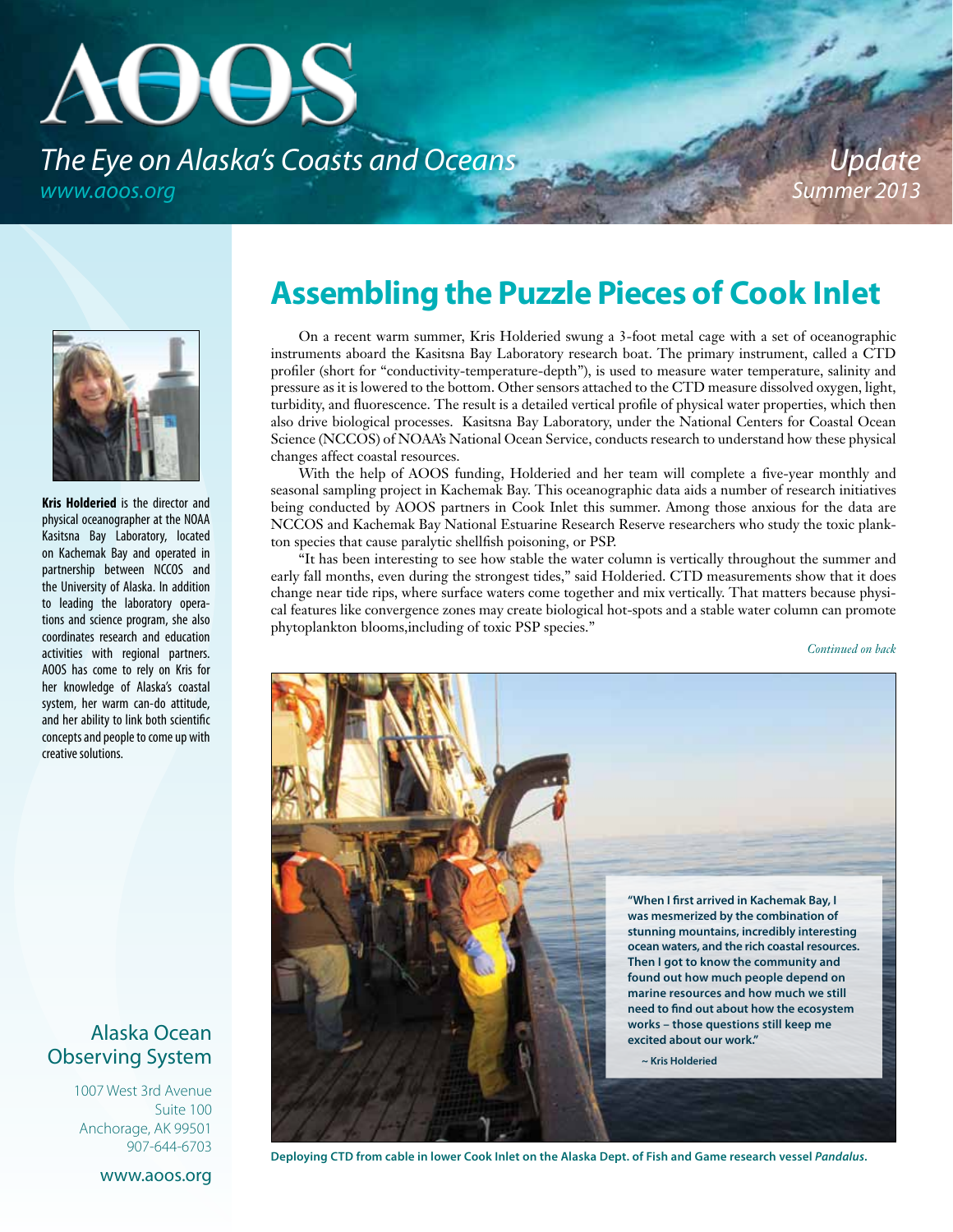# Seven New AOO

#### **New Observing Capacity in Northeast Chukchi Sea**  1

When fully instrumented and deployed in 2014, a new northeast Chukchi Sea mooring will establish year-round measurements of 23 physical, chemical, geological, and biological parameters, essential for understanding time-varying ocean processes under different environmental conditions in this biological "hotspot". The mooring will be the first of its kind in Alaska and the goal is to deploy one in the Beaufort Sea as well.

**Partner: University of Alaska Fairbanks**





**Jeremy Mathis and Samantha Siedlecki analyze water samples from the Seward Line OA cruise.**

### **Ocean Acidification (OA) Model for the Gulf of Alaska**

Building on field observations over the past eight years, this numerical model will be able to forecast OA events across the GOA and improve understanding of regional drivers of OA and the impacts of OA on sensitive marine organisms. The research team hopes to use this model to develop operational forecasting tools for the Gulf, as well as the Arctic.

**Partners: University of Alaska Fairbanks, NOAA PMEL and University of Washington**

#### 3 **Vulnerability Assessment in the Aleutian and Bering Sea Islands**

This assessment will draw on expertise across disciplines to identify vulnerability thresholds for key resources and ecosystem services across future climate scenarios. The project builds on downscaled climate models developed by SNAP (Scenarios Network for Alaska and Arctic Planning) and the University of Washington, and sponsored by AOOS and the joint NSF/ NPRB Bering Sea Ecosystem Study. ■

**Partners: Aleutian and Bering Sea Islands Landscape Conservation Cooperative (ABSI LCC) and USGS Alaska Climate Science Center**



**Typical Aleutian Island landscape.**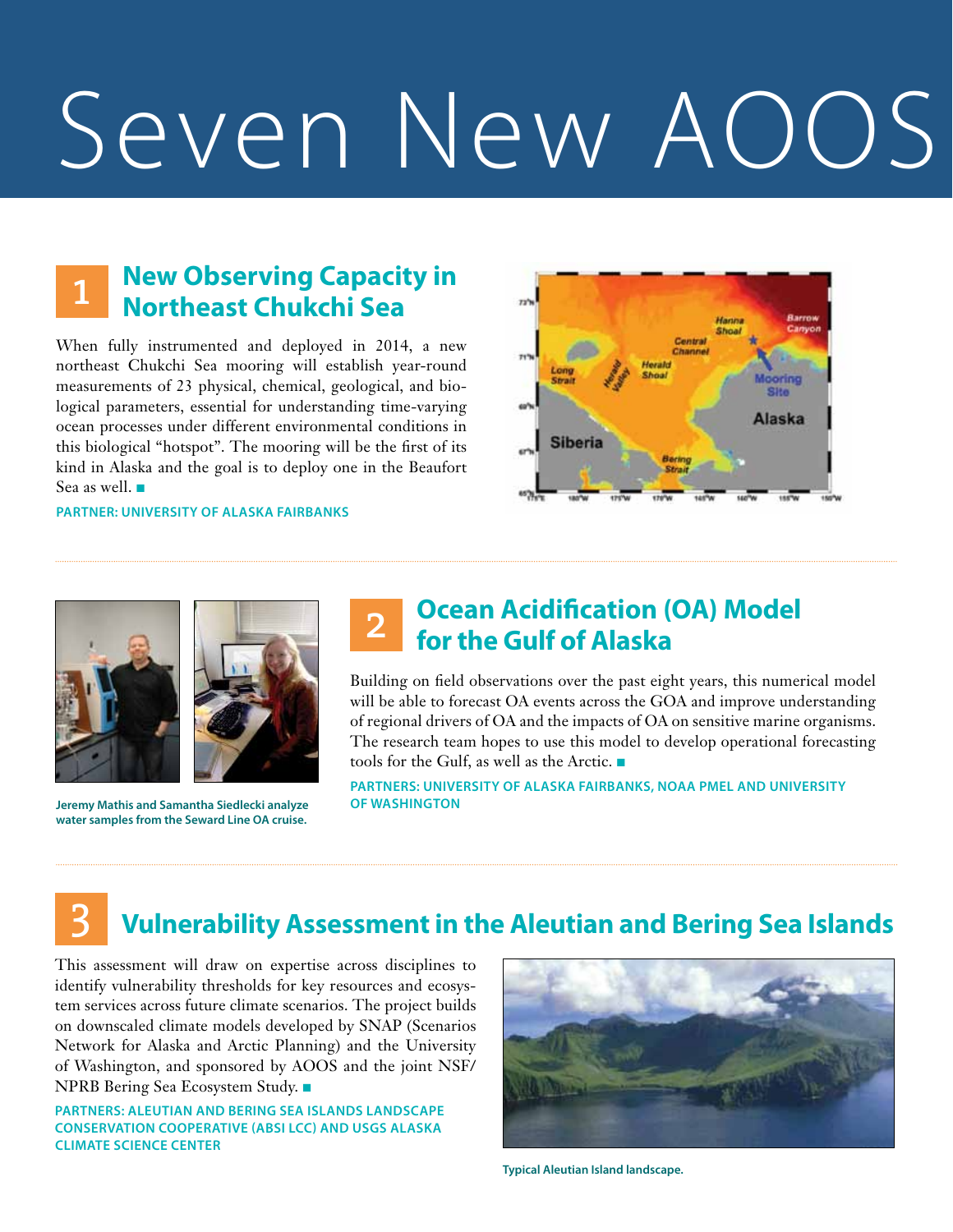# Projects to Watch

#### **Digital Repository for Coastal Elevation Profiles**  4

Uniting Alaskan coastal elevation profiles across multiple agencies and visualizing data through existing AOOS portals will facilitate repeat coastal transect monitoring, and provide valuable information to the broader science community.  $\blacksquare$ 

**Partner: Alaska Dept. of Natural Resources**

a) July 2011



**A team from the AK Dept. of Natural Resources takes repeat measurements for elevation profiles in Unalakleet.**



#### **Year-round Wave Measurements in the Beaufort Sea**  5

Expanding monitoring of ocean current velocity and significant wave height, period and direction throughout the year will improve fundamental understanding of nearshore circulation and related systems. Observations through the entire ice-free season will improve National Weather Service wave predictions. **Partner: University of AK Fairbanks**

#### **Port Heiden Tide Gauge in Bristol Bay**  6

The instillation of this gauge will support local coastal investigations and reestablish a tidal datum for the area. Filling this statewide data gap will allow for a reanalysis of local sea level, enabling researchers to determine the region's rate of sea level change.  $\blacksquare$ 

**Partner: Alaska Department of Natural Resources**

## 7 **Acoustic Call Library for the Arctic**

Developing an Arctic specific library of marine mammal calls (walrus, seals, belugas, whales) will enable a leap forward in marine mammal detection and environmental monitoring using hydrophone-equipped autonomous underwater vehicles (gliders) that can transect large parts of the Arctic shelf areas.

**Partners: University of AK Fairbanks, Woods Hole Oceanographic Institute and University of Washington**



**Fin whale spotted in the Chukchi Sea.**